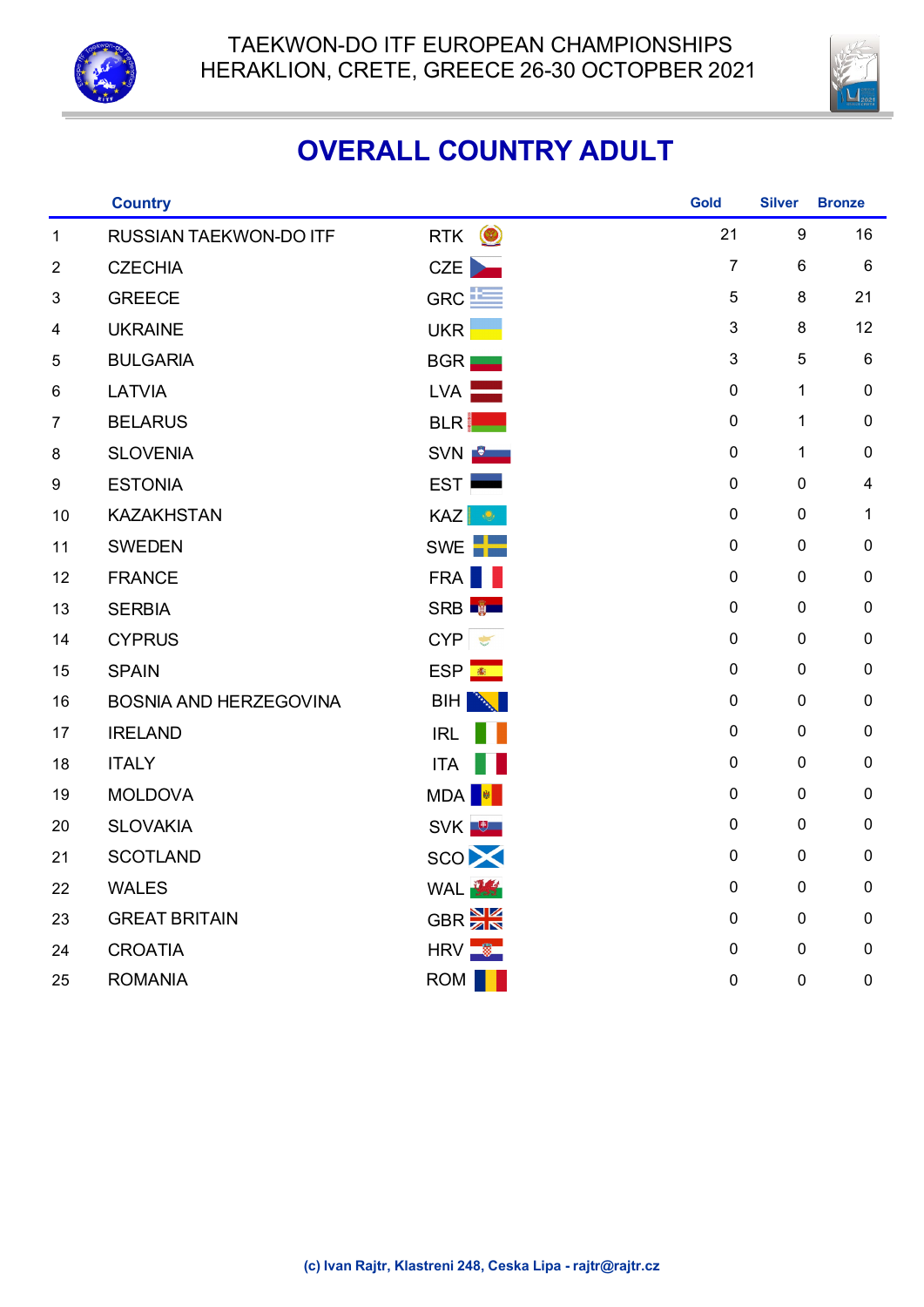



## **OVERALL COUNTRY JUNIOR**

|                         | <b>Country</b>                |                                | Gold                      | <b>Silver</b>    | <b>Bronze</b>  |
|-------------------------|-------------------------------|--------------------------------|---------------------------|------------------|----------------|
| $\mathbf{1}$            | RUSSIAN TAEKWON-DO ITF        | $\bigcirc$<br><b>RTK</b>       | 24                        | 21               | 25             |
| $\overline{c}$          | <b>GREECE</b>                 | GRC <sup>LE</sup>              | 15                        | 12               | 20             |
| $\sqrt{3}$              | <b>UKRAINE</b>                | <b>UKR</b>                     | $\overline{7}$            | 17               | 21             |
| $\overline{\mathbf{4}}$ | <b>CZECHIA</b>                | CZE                            | $\ensuremath{\mathsf{3}}$ | $\mathbf{1}$     | 12             |
| 5                       | <b>KAZAKHSTAN</b>             | <b>KAZ</b><br>$\ddot{\bullet}$ | $\overline{2}$            | $\mathbf 0$      | $\overline{2}$ |
| 6                       | <b>BULGARIA</b>               | <b>BGR</b>                     | $\mathbf{1}$              | $\mathbf 1$      | 10             |
| $\overline{7}$          | <b>ESTONIA</b>                | <b>EST</b>                     | $\pmb{0}$                 | $\pmb{0}$        | $\mathbf{2}$   |
| 8                       | <b>SLOVENIA</b>               | SVN <b>B</b>                   | $\pmb{0}$                 | $\mathbf 0$      | $\mathbf 1$    |
| $\boldsymbol{9}$        | LATVIA                        | <b>LVA</b>                     | $\pmb{0}$                 | $\mathbf 0$      | $\pmb{0}$      |
| 10                      | <b>SWEDEN</b>                 | SWE <sup>-</sup>               | $\pmb{0}$                 | $\mathbf 0$      | $\pmb{0}$      |
| 11                      | <b>BELARUS</b>                | <b>BLR</b>                     | $\mathbf 0$               | $\pmb{0}$        | $\pmb{0}$      |
| 12                      | <b>FRANCE</b>                 | FRA                            | $\pmb{0}$                 | $\mathbf 0$      | $\pmb{0}$      |
| 13                      | <b>SERBIA</b>                 | SRB <sup>B</sup>               | $\pmb{0}$                 | $\mathbf 0$      | $\pmb{0}$      |
| 14                      | <b>CYPRUS</b>                 | CYP                            | $\pmb{0}$                 | $\pmb{0}$        | $\pmb{0}$      |
| 15                      | <b>SPAIN</b>                  | ESP <sup>®</sup>               | $\mathbf 0$               | $\mathbf 0$      | $\pmb{0}$      |
| 16                      | <b>BOSNIA AND HERZEGOVINA</b> | BIH<br><b>AND</b>              | $\pmb{0}$                 | $\mathbf 0$      | $\pmb{0}$      |
| 17                      | <b>IRELAND</b>                | <b>IRL</b>                     | $\pmb{0}$                 | $\pmb{0}$        | $\pmb{0}$      |
| 18                      | <b>ITALY</b>                  | <b>ITA</b>                     | $\pmb{0}$                 | $\pmb{0}$        | $\pmb{0}$      |
| 19                      | <b>MOLDOVA</b>                | MDA<br><b>M</b>                | $\pmb{0}$                 | $\mathbf 0$      | $\pmb{0}$      |
| 20                      | <b>SLOVAKIA</b>               | SVK <sup>U</sup>               | $\pmb{0}$                 | $\boldsymbol{0}$ | $\pmb{0}$      |
| 21                      | <b>SCOTLAND</b>               | SCO <sup>X</sup>               | $\pmb{0}$                 | $\boldsymbol{0}$ | $\pmb{0}$      |
| 22                      | <b>WALES</b>                  | WAL <b>WA</b>                  | $\mathbf 0$               | $\pmb{0}$        | $\pmb{0}$      |
| 23                      | <b>GREAT BRITAIN</b>          | GBR <sup>N</sup>               | $\pmb{0}$                 | $\mathbf 0$      | $\pmb{0}$      |
| 24                      | <b>CROATIA</b>                | $HRV$ $\frac{1}{2}$            | $\pmb{0}$                 | $\pmb{0}$        | $\pmb{0}$      |
| 25                      | <b>ROMANIA</b>                | ROM                            | $\pmb{0}$                 | $\pmb{0}$        | $\pmb{0}$      |